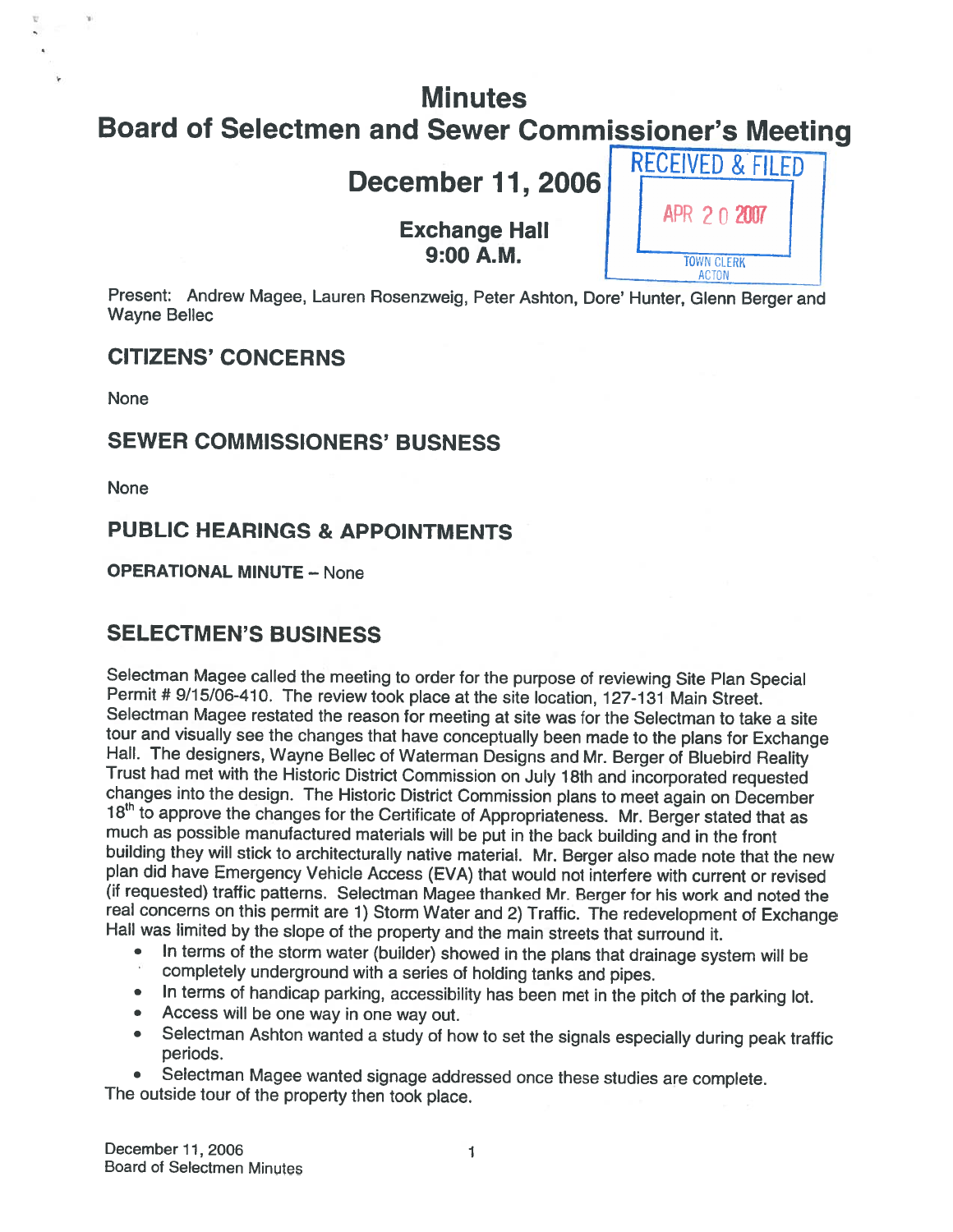Selectman Rosenzweig wanted to encourage that all the new design features be sidewalk<br>friendly. Mr. Berger noted that to accomplish that he would like to move the fence out a few<br>feet, which would also allow for more outdo

Selectman Magee adjourned the meeting before the inside tour took <sup>p</sup>lace.

# CONSENT AGENDA

None

# TOWN MANAGER'S REPORT

None EXECUTIVE SESSION

None

in Alasiczuel<br>Board of Selectmen

Date

# December 11, 2006<br>Board of Selectmen Minutes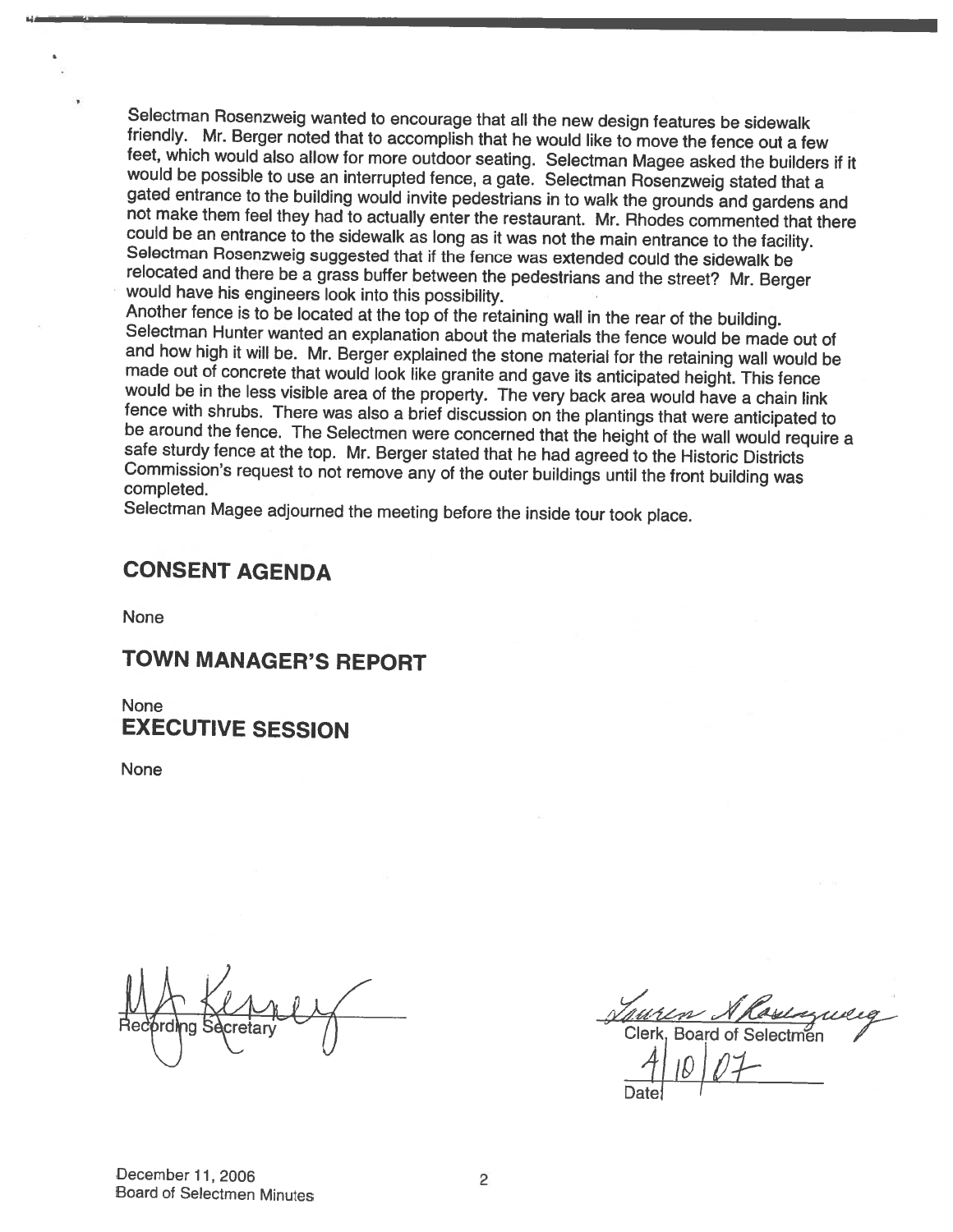# BOARD OF SELECTMEN & SEWER COMMISSIONERS' MEETING AGENDA

Exchange Hall December 11, 2006 9:00AM

I. CITIZENS' CONCERNS

#### **II. PUBLIC HEARINGS AND APPOINTMENTS**

- 1. 9:00 SITE VISIT EXCHANGE HALL
- **III. SELECTMEN'S BUSINESS** 
	- 2. NONE
	- 3. OTHER BUSINESS
- IV. CONSENT AGENDA
	- 4. NONE
- V. TOWN MANAGER'S REPORT

#### VI. EXECUTIVE SESSION

There will not be <sup>a</sup> need for Executive Session.

#### ADDITIONAL INFORMATION

None

## FUTURE AGENDAS

To facilitate scheduling for interested parties, the following items are scheduled for discussion on future agendas. This is not <sup>a</sup> complete agenda.

November 27

December 11

December 18

## GOALS 2004-2005

- 1. Produce Morrison Farm Development Master Plan (Walter)<br>2. NARA Park
- **NARA Park**
- 3. Pursue Commercial Tax Base
- 4. Master Plan review meeting once per year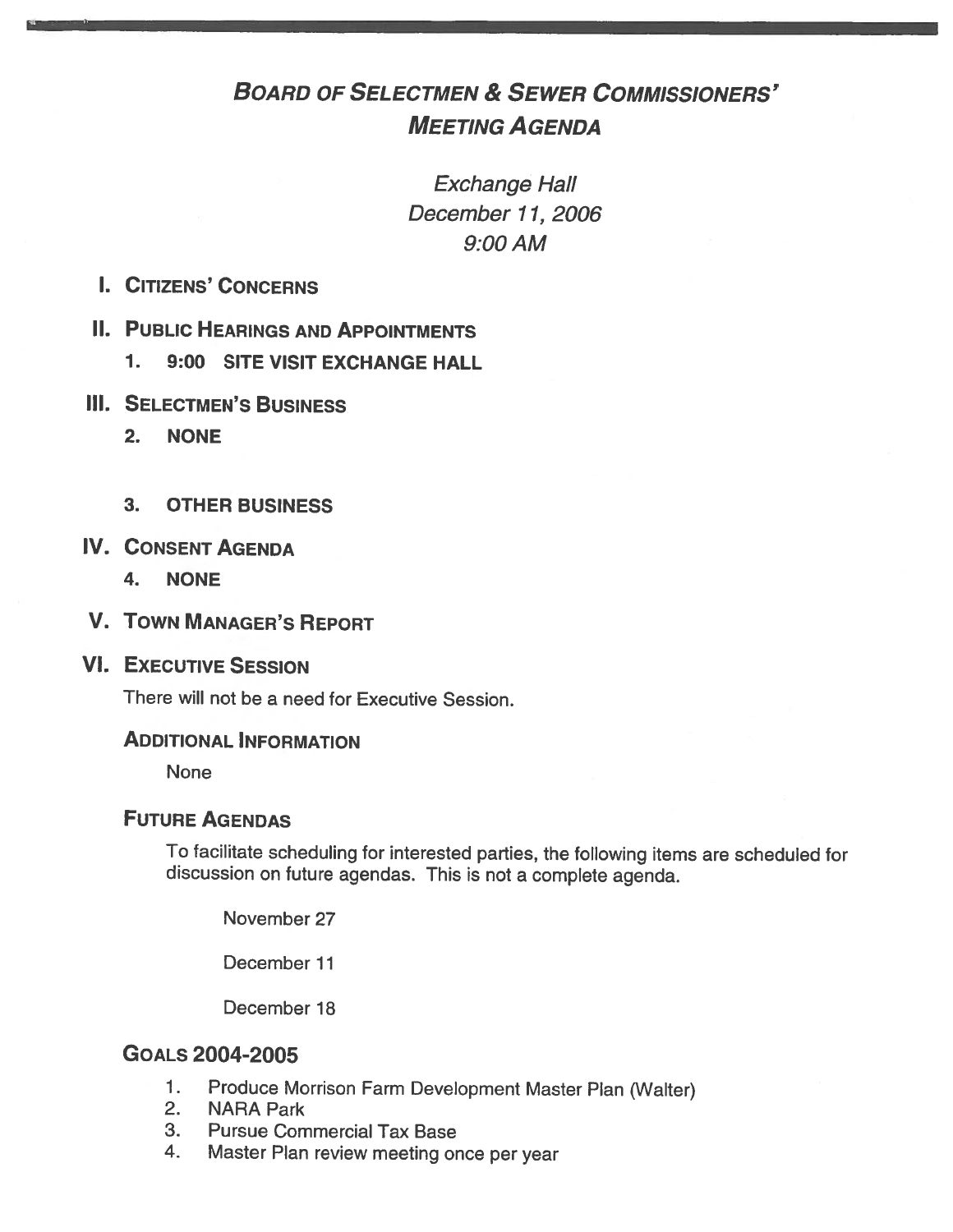# GOALS CARRIED FORWARD

- 5. Monitor Labor Negotiations (Peter)<br>6. Improve Communication with Town
- 6. Improve Communication with Town Boards (ALL), Improving Inter-Board<br>Communication (Dore')<br>7. Revisit 2020 planning process for direction to make this process more beneficial
- towards implementation of long-term vision, and to get a first rough cut of what happens next year before school is out for the summer (Peter)
- 8. ALG process be used for purpose of Budget Planning for FY05 (Dore'/Peter) 9. Process Planning for "Life after NESWC"
- 
- 10. Middlesex Pension Alternatives (Walter)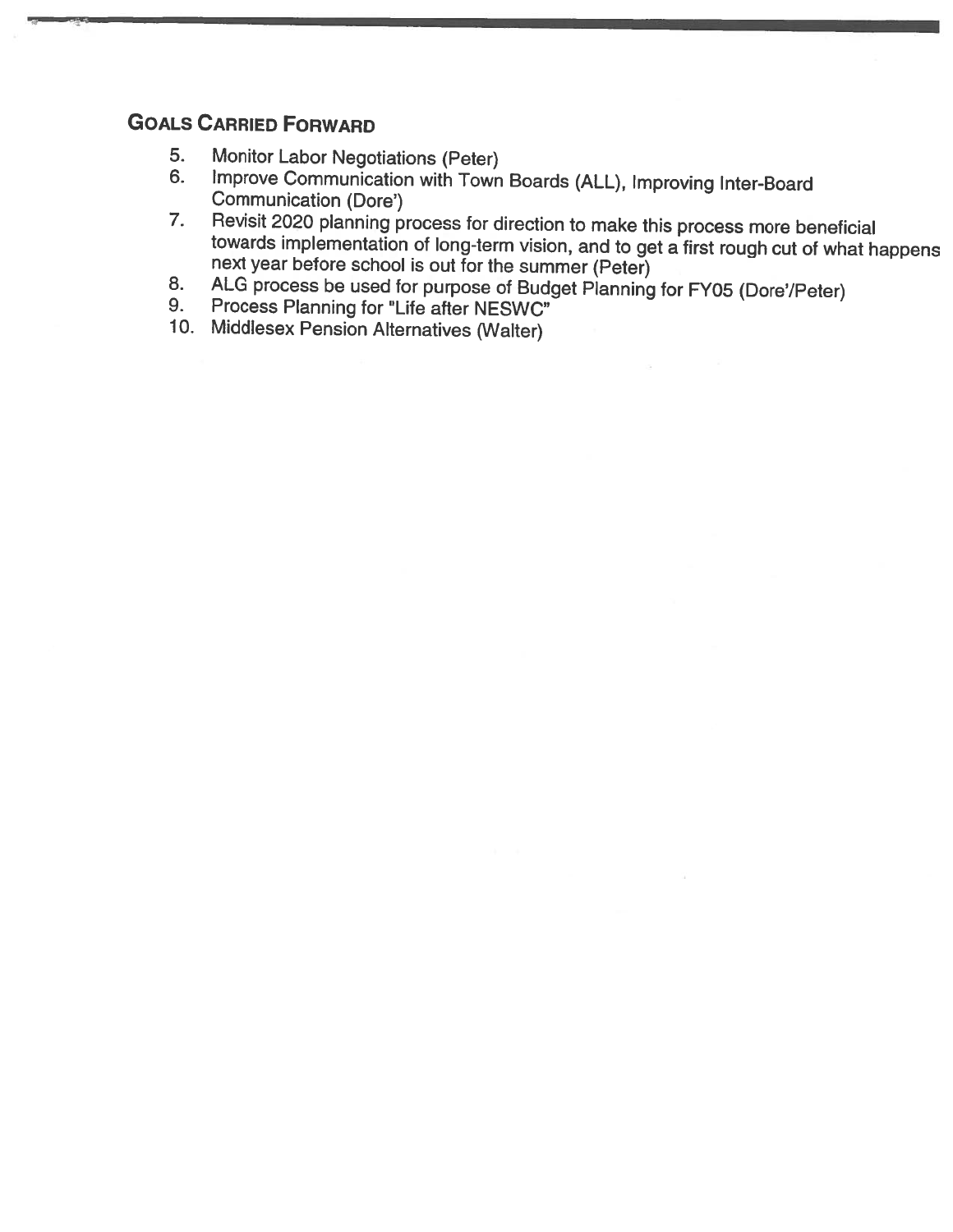# BOARD OF SELECTMEN & SEWER COMMIssIoNERs'

MINUTES

Memorial Library Meeting Room December 11, 2006 7:00 PM



# CITIZEN CONCERNS

Peter talked about the upcoming election. He announced that after <sup>9</sup> years of service on the Board he has decided to not run for Selectman in April. He thanked the Town for allowing him to serve. Walter noted that the town has benefited from his service to the Town.

#### OPERATIONAL MINUTE

The Town Manager reminded all of the Snow Parking Ban

#### CONSERVATION COMMISSION OVERSIGHT MEETING

Terry Maitland Conservation Commission Chair and Jim Snyder Grant of the Land Steward Committee were present to meet with the Board of Selectmen. Mr. Maitland introduced other members of the Commission that were present. He noted that they will need two new members and two associates in order to prevent quorum issues. They have had <sup>53</sup> filings this year and <sup>37</sup> last year. Terry spoke about the expanded setbacks from fifty foot no disturb and <sup>25</sup> from structure <sup>p</sup>lus the <sup>50</sup> foot set back that makes it <sup>75</sup> feet. They try to work with the applicants to come to <sup>a</sup> solution that works for all. He discussed the fencing at <sup>60</sup> Powder Mill Road. They have taken the approach that the fence does not look too bad in person. They have agreed to allow the fence to stay where it is and make the other one permanent. They are going to monitor the situation and will check to see if they store anything behind the fence. Terry discussed the Kingman Gift and they are deeply grateful for that donation. In August the Pension Protection Act for Conservation Restrictions changed and you can take 30% in and carry it forward for six years. August <sup>2006</sup> and <sup>2007</sup> there is <sup>a</sup> one time expansion at 50%

#### LAND STEWARDSHIP COMMITTEE

The committee is now <sup>10</sup> years old. Jim talked about the committee's activities. They have <sup>16</sup> members presently. They offer the use of the land for people to enjoy. They clear trails, deal with rising water, muddy trails, and beaver activities.

Peter thanked them for the fine job they do. Peter asked if there were any encroachments on conservation property.

#### SITE PLAN SPECIAL PERMIT #7/11/06-409, 288 MAIN STREET, EDWARD BRAVO (FOSTER)

Mark Donahoe spoke about the <sup>p</sup>lan. The existing house is in the middle of the parcel. They will replace with four units with garages and storage units. The site is served by Town sewer and water. Mark is working with Chief Craig and it will be sprinkled, but <sup>a</sup>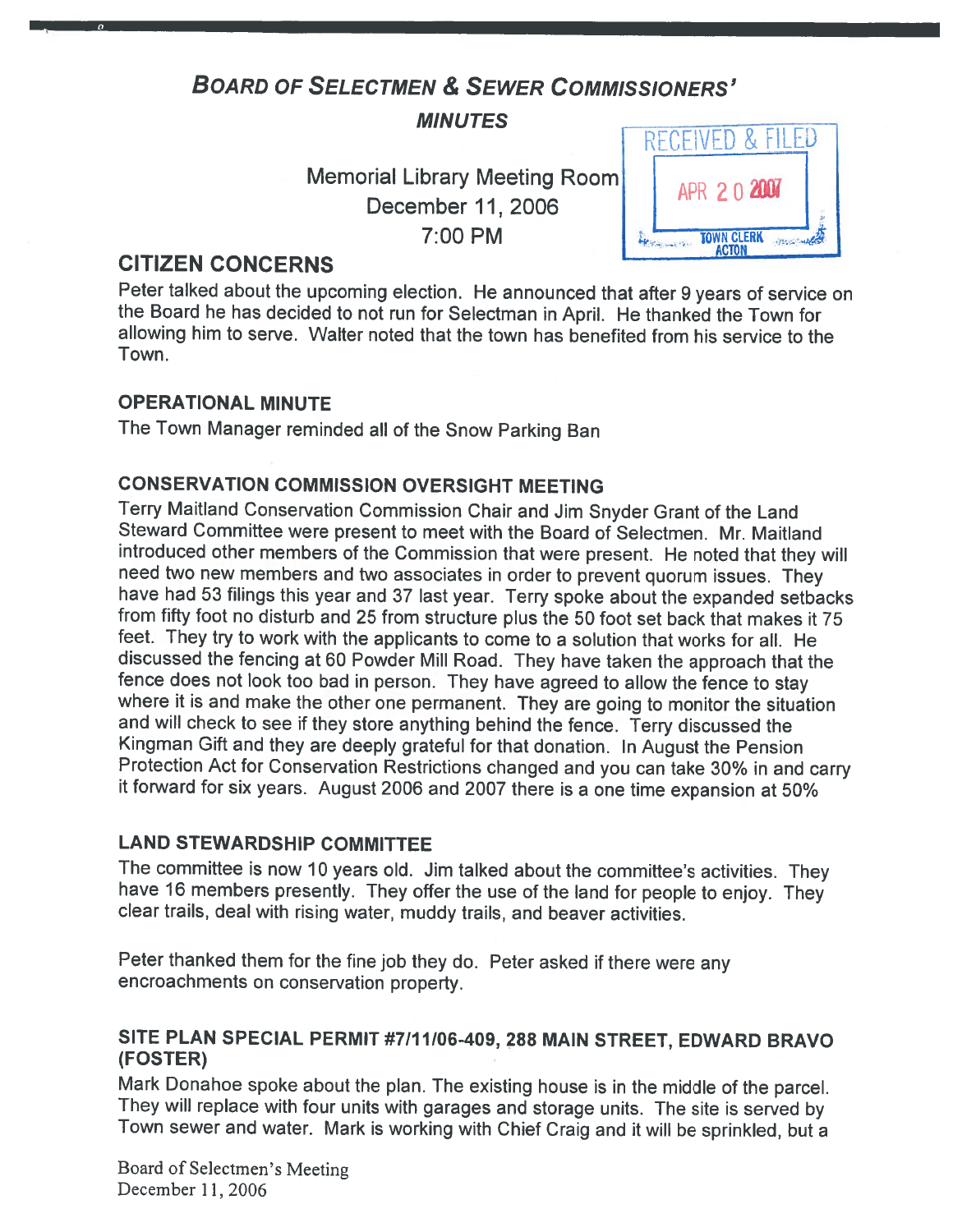turnaround for fire engines cannot be built at this site. Walter suggested that the sidewalk be upgraded. Mark said that the sidewalk is consistent and it is in good shape. Walter asked about vegetation and no landscaping on the Kane properties. Mark said that they are not required to submit these plans on <sup>a</sup> residential location. Walter talked about the drainage issue and maneuvering around the site.

Andy spoke about drainage and recharge areas so that there is no run off on the site. Andy asked about the neighboring lot and wetlands. The Wetlands are on the town property 100 feet away.

Peter too discussed the numeration for sidewalks and he feels it is important. Peter said that there is no response from the ACHC as of yet. John Murray noted the difficulty they would have collecting trash at that location

Peter Coakly, Acton Historical Society said that the Society is concerned about drainage. They are concerned about the drainage in the long term. The construction method concerned them with regard to ledge and blasting. Donohue said that there was no ledge and if they need to blast there will be no impact. Mr. Coakly wanted someone to contact them when any blasting is scheduled.

Dore' spoke about no left turns out of the site during peak hours.

Lauren was concerned about the sidewalks. Lauren asked about the trash situation. It was noted that there will be no dumpsters on site.

DORE' HUNTER — Moved to continue until January 8, 2007 at 9:00 pm. PETER ASHTON — second. UNANIMOUS VOTE

#### BOARD OF APPEALS OVERSIGHT MEETING

Jon Wagner introduced the Board to his members. They have spen<sup>t</sup> much time on 40B's and it is an ongoing issue in town.

Jon Wagner asked about the moratorium. Walter said that we are one year in to the two year moratorium. It presents <sup>a</sup> 40B as <sup>a</sup> matter of right because we are almost at the 10% level. We were eligible for <sup>a</sup> 40B as <sup>a</sup> right. We are looking at friendly 40B's and we want to channel the developers to the cooperative approach.

Jon asked about pos<sup>t</sup> project monitoring and their role. Does the Board of Selectmen feel they should be considering options? The Board is pursuing how to handle these going forward. The best policy is to have the Board of Appeals give it to the Board of Selectmen and they are looking at the third party auditor.

Lauren discussed Smart Growth and said it will be good for the future of the town. ACHC had been asked to conduct the pos<sup>t</sup> monitoring, but the Board has relieved that duty from them.

Peter asked if their reliance on Town Counsel had lessened, and they said yes. They are more comfortable now handling 40B'S

Walter thanked them for their work and staff will forward answers to them.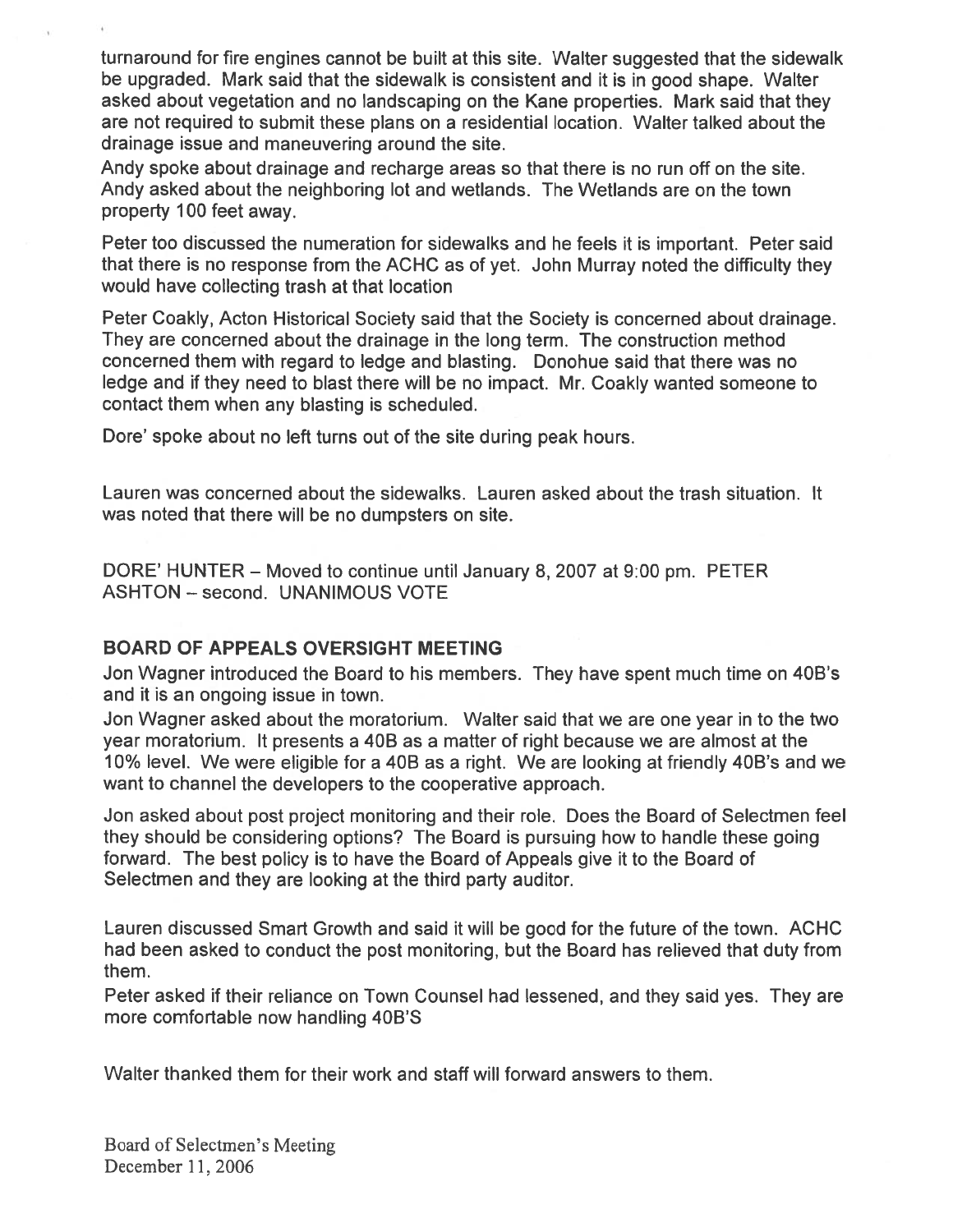#### HISTORICAL COMMISSION OVERSIGHT MEETING

Peter Grover spoke about the shell problems. Peter suggested that he forward an e-mail to the Town Manager to check into it with Mark Hald. He also asked about getting on the Web Site. Peter noted that Kimberly Connors is an archeologist and participated in the Stone Chamber rehabilitation. They have been working with <sup>747</sup> Main Street LLC and they have been good to work with. Madison Place will move the house on site to save it. They are bidding for the Historical Resources Study. They have <sup>a</sup> bidder and they are excited to get that rolling. They have weighed in on the Willow Street Housing Site. Bill Dickenson is their new member. Dore' urged them to get close to the Exchange Hall to be involved.

Lauren asked about membership, they are ok. Lauren asked about the National Registry, Robbins House, Exchange Hall and Jones Tavern. Lauren urged them to continue to be involved.

#### FY08 BUDGET PRESENTATION

Don gave an overview and noted that we don't see any budget problems at this time. Don went over his message and gave highlights. Don spoke about the Cops Grant and that it is to be funded fully this fourth year and the school shares this cost. Don asked for comments and questions for the January Budget Meeting and that they come through the Chairman.

Lauren spoke about the level of care that the staff puts forward to keep the residents safe. She is concerned about the parity of salaries. Lauren noted that she doesn't know how to accomplish this, but feels that we need to retain our employees.

Dore' noted the split between the Town and schools and we dropped the split from <sup>36</sup> to <sup>30</sup> percent. He wants the town share to go up. Dore' wanted the NESWC funds not to be shared with the Schools. Ann Chang echoed that we should keep NESWC Funds as the schools keep choice.

# SELECTMENS BUSINESS

#### POLLING PLACE CONSOLIDATION

Walter spoke about the LWV report. Dore' thinks we should go back to the old system. He cannot support this one location. We tried but it just did not work and the School should solve the problem at Conant. Dore' was concerned that we are putting up barriers for people trying to vote.

Peter commended the LWV'S Study. Peter disagreed with the voter turn out data. He agrees with Dore'. He thinks the traffic was the problem, because once you got inside to vote it moved along well. This experiment failed. Peter hoped that the School could be cooperative and take <sup>a</sup> professional day off on Election Day.

Lauren asked the Manager if the Hayward Road entrances were closed during the election. Don replied yes, the school asked that we shut it down to through traffic. Lauren said that she would support if the schools were closed. She supported going back to Nagog.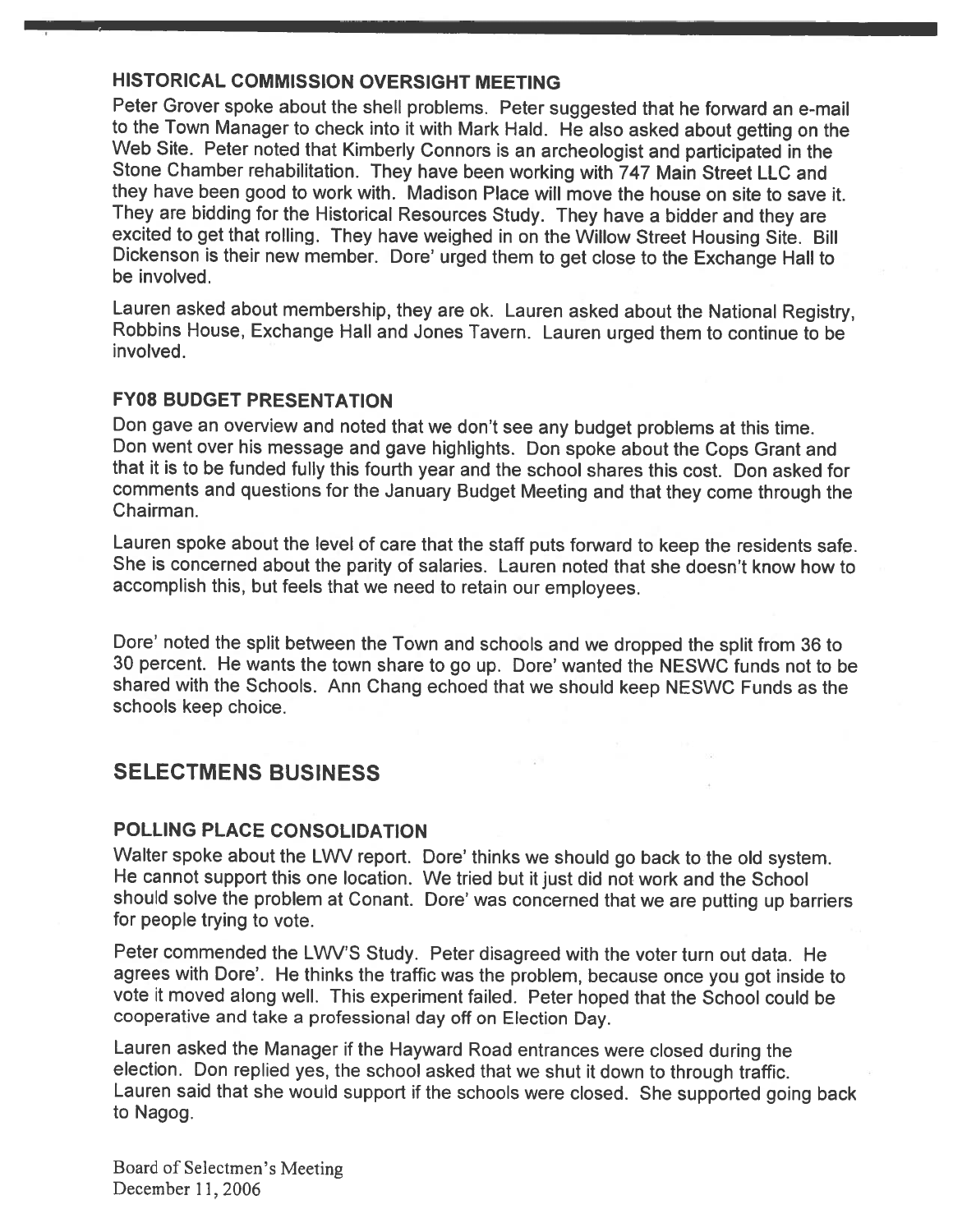Andy observed the situation while dropping his son off. It only took five more minutes. He had <sup>a</sup> problem with <sup>a</sup> day off, people need to vote and he was concerned at the attitude 015 more minutes was too long to wait to vote. He doesn't think it worked.

Walter feels the same as Andy and Peter. DORE' HUNTER – Moved to open a dialogue with the schools for going back to the prior arrangements. Walter offered <sup>a</sup> friendly amendment to return to the original voting locations. Peter wants to have other options. WALTER FOSTER - Moved to go forward with moving the March Election back to 3 locations and to open up dialogue with the Schools to see in the future we go from there. PETER ASHTON - second. UNANIMOUS VOTE.

Jo-Ann Berry co-chair of the LWV spoke about the traffic and getting to vote. They were concerned about the decrease in voters due to this one location.

#### PROTECTION OF CERTAIN STATE OWNED LANDS NEAR THE CONCORD ROTARY

Article <sup>97</sup> restrictions on certain State owned lands at the rotary going toward Acton. Peter said that it may not go though this year. Andy too spoke about the fact that the legislation may not go forward in this year. Sudbury Valley Trustees approached us with putting the land in 97 Restrictions. These lands are <sup>a</sup> high priority to protect. State lands are at risk. They have had long discussions with State Highway for Route 2 improvements. Concord had their issues too. Peter noted that the recreation use of the fields will not be taken away. Lauren noted her conversation with Jamie Eldgridge that there might still be <sup>a</sup> chance to bring this up. She feels it is an opportunity that we should not let slip away.

#### METROFUTURE WORKING SESSION

Dore' outlined his attendance at <sup>a</sup> MetroFuture Work Session. The purpose was to look at four different scenarios and to try and come to <sup>a</sup> preference of order as <sup>a</sup> step along the way to <sup>a</sup> final meeting in May. He noted the methodology was interesting. The second session looked at how the preference might change. His group was named "Imagine." The consensus was it be used to determine what the outcome of the meeting was. Dore' said that he did not think it could work unless it was <sup>a</sup> dictatorship.

#### LICENSE RENEWALS, PRELIMINARY DISCUSSION

Acton Suzuki, 60 Powder Mill Road -The Board will discuss this issue next meeting. Don discussed the issues he spoke about with Counsel. He discussed the number of for sale car spots, customer and employees parking. Mr. Nylen suggested if the Selectmen are inclined to renew for 2007 at the 19 Level and let the process continue out to next year for resolution. Peter was not inclined to gran<sup>t</sup> the license. Dore' agreed. Lauren asked about the site plan and the Board noted we have already done this under #11 on the agenda.

Andy agreed with Peter. Walter asked the Town Manager to have the diagram overview of 60 and 50 Powder Mill Road and the designated parking spaces for 60 Powder Mill Road as well as 50 Powder Mill Road and <sup>a</sup> copy of our site plan decision. Invite Mr. Bertolami in to <sup>a</sup> hearing to show cause for renewal of the License as it exists.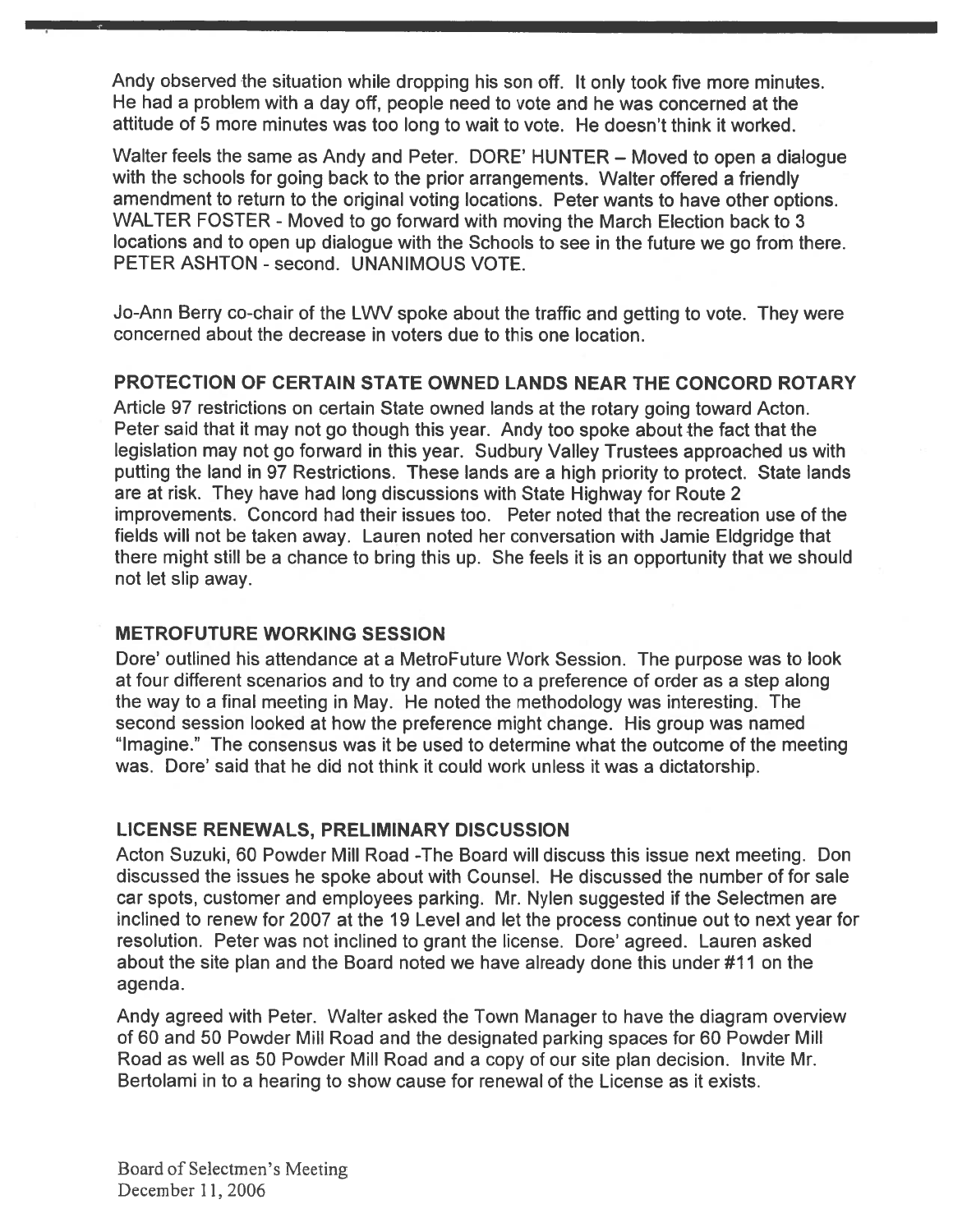#### SITE PLAN SPECIAL PERMIT 02119103-388, 60 POWDER MILL ROAD, ACTON **SUZUKI**

Don explained that this Document is necessary because they found another lender was involved. This will help protect the Town's position. PETER ASHTON - Moved to sign the agreement. DORE' HUNTER — second. UNANIMOUS VOTE.

#### SITE PLAN SPECIAL PERMIT #07106106-408, <sup>124</sup> MAIN STREET, FRANK CHEN (ROSENZWEIG)

Lauren said that she and Garry Rhodes had <sup>a</sup> site walk. She described the two licenses to address the location of the shed. Lauren recommends we keep the shed on town land and allow Chen to use it with an option to renew. License #1 says we have to remove it. Under License <sup>2</sup> Mr. Chen has to relocate the shed at his cost. Don urge<sup>d</sup> <sup>g</sup>iving up the building to Mr. Chen.

Option 2 is what Mr. Chen is supporting as well.

PETER ASHTON — Moved to sign Option <sup>2</sup> License Agreement. LAUREN ROSENZWEIG - second. UNANIMOUS VOTE.

Site Plan Property Line – DORE' HUNTER - Moved to approve the site plan Change as written in the agreement. LAUREN ROSENZWEIG — second.

#### DAVIS PLACE LOCAL INITIATIVE PROJECT (LIP) 159 PROSPECT STREET, SEWER PRIVILEGE FEE

Walter outlined the Sewer Privilege Fee. PETER ASHTON — Moved to approve Seven sewer privilege fees of \$12,312 each to be paid prior to or at the issuance of the second through seventh occupancy permits and one sewer fee of \$12,308.64 to be paid prior to or at the issuance of the eighth occupancy permit. Total Sewer Privilege Fee of \$86,180.64 shall be paid in full no later than June 30, 2008. LAUREN ROSENZWEIG second. UNANIMOUS VOTE

#### OTHER BUSINESS

Lauren noted that the NESWC article passe<sup>d</sup> through House and Senate and is waiting for the Governor's signature

WRAC - Both Andy and Lauren updated the Board on the upcoming votes.

Andy attended <sup>a</sup> rail trail and bicycle meeting that were hosted by Pam Resor. We hope to insure the work against hazardous waste sites. Steve Anderson made <sup>a</sup> presentation on this issue. The rail trails will, again, go chugging along.

Peter asked about year to date sales for transfer station. John said we were right on with the budget.

Peter asked about recycling business is at <sup>a</sup> higher or lower than last year. He noted that the schools are recycling Board of Selectmen's Meeting December 11, 2006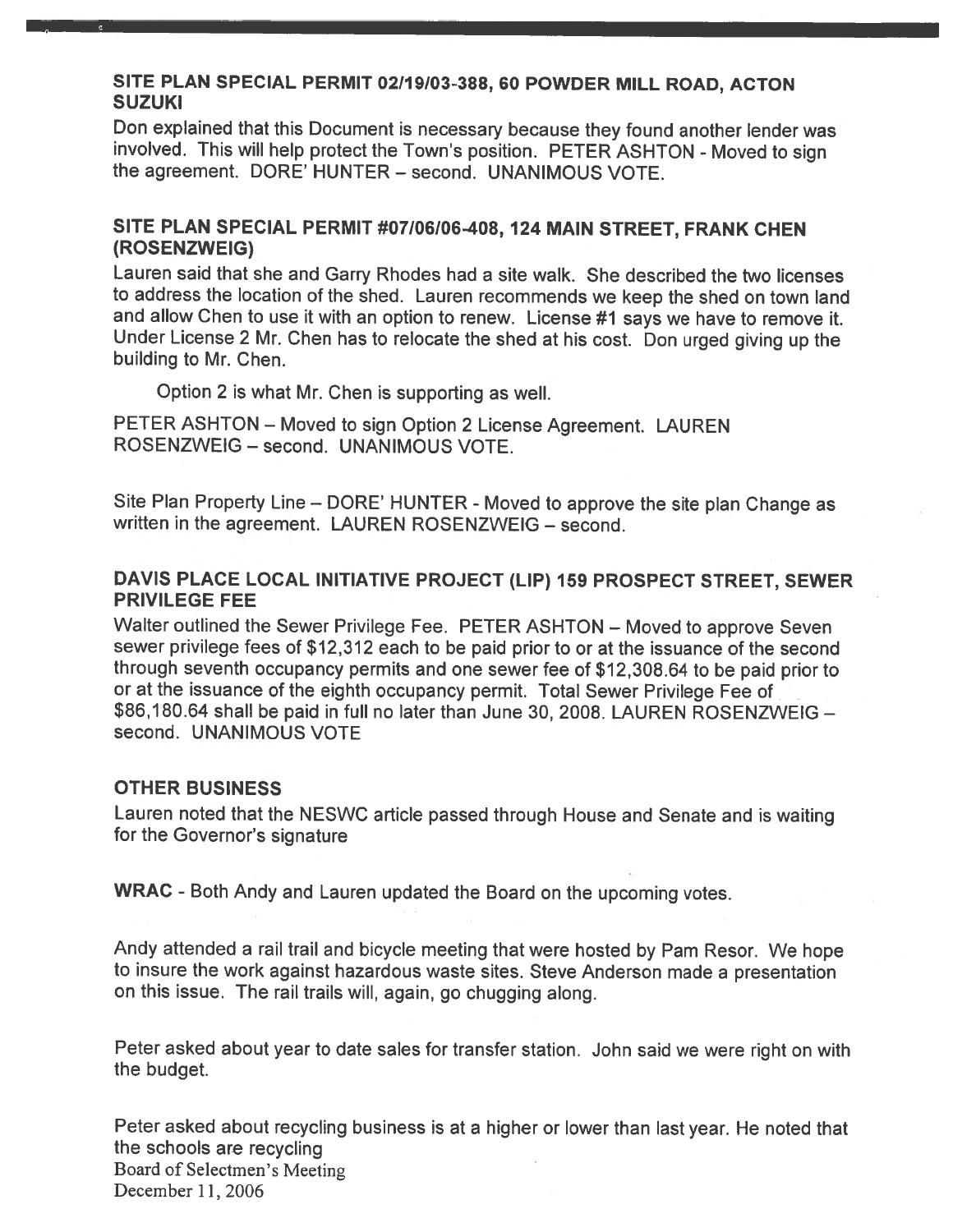Morrison Farm is finished and will have <sup>a</sup> repor<sup>t</sup> in January.

#### CONSENT AGENDA

DORE' HUNTER - Moved to approve. PETER ASHTON - second. Lauren wanted Madison Place held. Lauren disclosed that she is <sup>a</sup> member of the Quail Ridge and LLC Madison Place Project while not the country club is <sup>a</sup> company that works with Quail Ridge. Farm is finished and will have a report in January.<br>
IT AGENDA<br>
UNTER – Moved to approve. PETER ASHTON - second. Lauren wanted<br>
Place held. Lauren disclosed that she is a member of the Quail Ridge and I<br>
Place Project whi

Don outlined the W.R. Grace materials with councils review. Peter felt we were ok. We need to move ahead with this document. PETER ASHTON — Moved to move forward. DORE' HUNTER — second. UNANIMOUS VOTE

#### EXECUTIVE SESSION

LAUREN ROSENZWEIG — Moved to go into Executive Session for the purpose of discussing the purchase of real property, All Ayes

 $\chi \sim \chi$ <br>Apyce Clerk of the Board

Date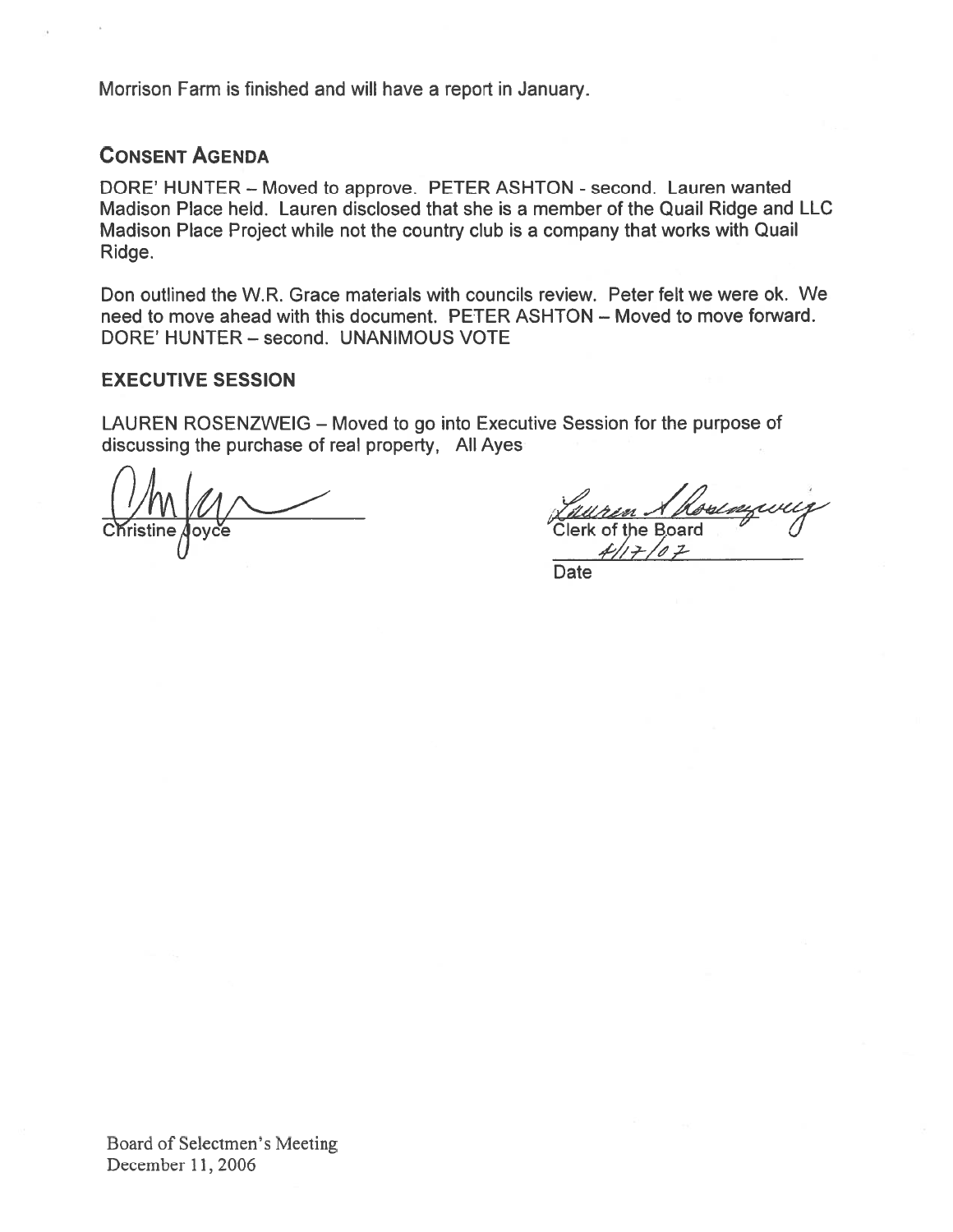# BOARD OF SELECTMEN & SEWER CoMMIssIoNERs' MEETING AGENDA

# Memorial Library Meeting Room December 11, 2006 7:00 PM

#### I. CiTIzENs' CONCERNS

۰

#### IL PUBLIC HEARINGS AND APPOINTMENTS

- 1. 7:02 OPERATIONAL MINUTE The Town Manager will give the Board <sup>a</sup> brief update on various topics
- 2. 7:15 CONSERVATION COMMISSION OVERSIGHT MEETING
- 3. 7:30 SITE PLAN SPECIAL PERMIT #7/11/06-409, 288 MAIN STREET, EDWARD BRAVO (FOSTER) Enclosed please find materials in the subject regard, for Board consideration.
- 4. 8:00 BOARD OF APPEALS OVERSIGHT MEETING
- 5. 8:20 HISTORICAL COMMISSION OVERSIGHT MEETING
- 6. 8:45 FY08 BUDGET PRESENTATION
- **III. SELECTMEN'S BUSINESS** 
	- 7. POLLING PLACE CONSOLIDATION Enclosed please find materials in the subject regard, for Board consideration.
	- 8. PROTECTION OF CERTAIN STATE OWNED LANDS NEAR THE CONCORD ROTARY Enclosed please find materials from Chairman Foster in the subject regard, for Board consideration.
	- 9. METROFUTURE WORKING SESSION Selectman Hunter will repor<sup>t</sup> to the Board regarding the enclosed materials.
	- 10. LICENSE RENEWALS, PRELIMINARY DISCUSSION Enclosed please find materials in the subject regard, for Board consideration.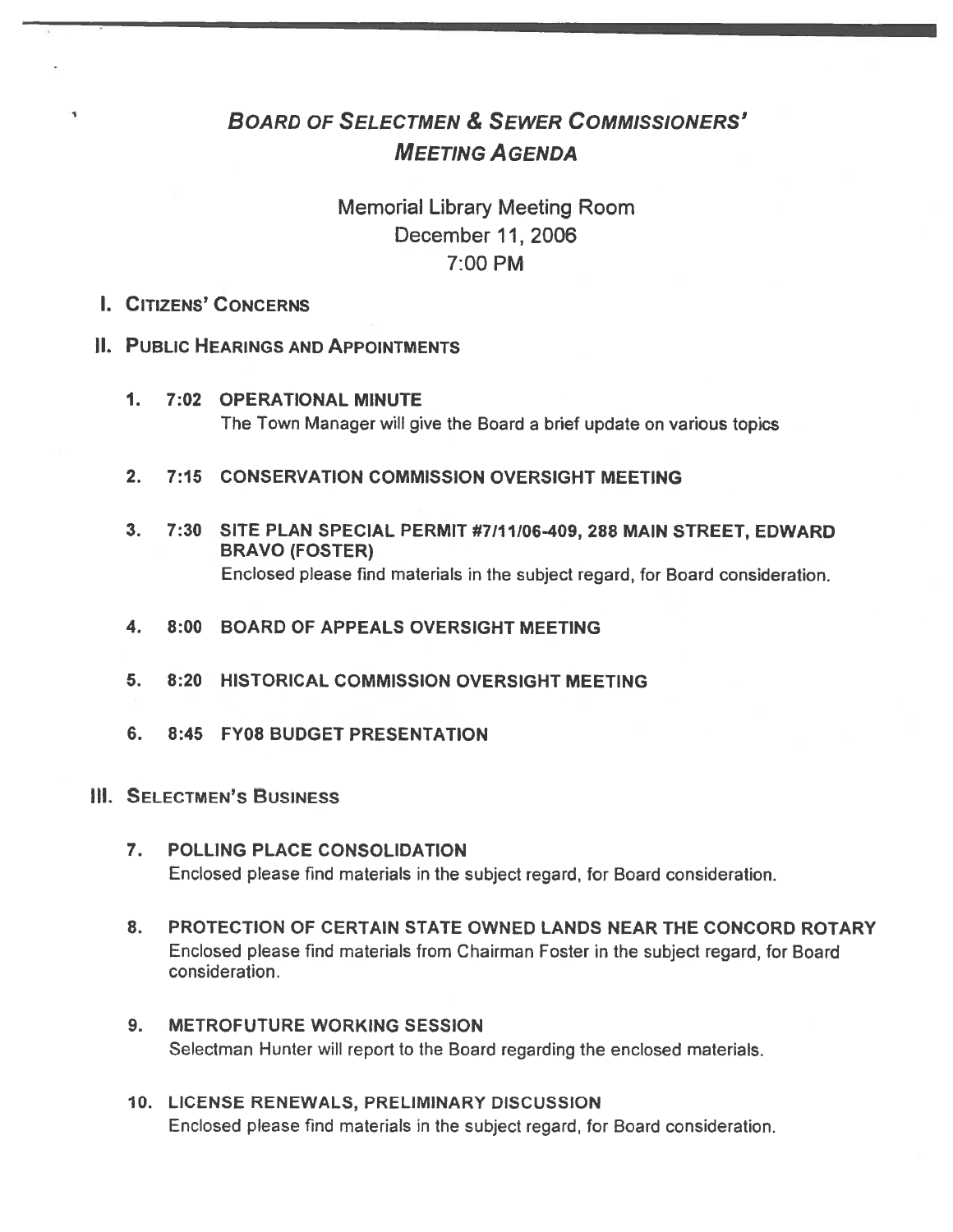- 11. SITE PLAN SPECIAL PERMIT 02119103-388, <sup>60</sup> POWDER MILL ROAD, ACTON SUZUKI Enclosed please find a Non-Disturbance and Attornment Agreement, for Board consideration.
- 12. SiTE PLAN SPECIAL PERMIT #07106I06408, <sup>124</sup> MAIN STREET, FRANK CHEN (ROSENZWEIG)

Enclosed <sup>p</sup>lease find materials in the subject regard, for Board consideration.

13. DAVIS PLACE LOCAL INITIATIVE PROJECT (LIP) <sup>159</sup> PROSPECT STREET, SEWER PRIVILEGE FEE

Enclosed <sup>p</sup>lease find materials in the subject regard, for Board consideration.

14. OTHER BUSINESS

#### IV. CoNsENT AGENDA

- 15. COUNCIL ON AGING APPOINTMENT, BARBARA TALLONE Enclosed <sup>p</sup>lease find materials in the subject regard, for Board consideration.
- 16. COUNCIL ON AGING APPOINTMENT, BARBARA R. CANTRILL Enclosed <sup>p</sup>lease find materials in the subject regard, for Board consideration.
- 17. ACTON BOXBOROUGH CULTURAL COUNCIL APPOINTMENT, LINDA B. ZHU Enclosed <sup>p</sup>lease find materials in the subject regard, for Board consideration.
- 18. WHITE FUND GRANTS Enclosed <sup>p</sup>lease find materials in the subject regard, for Board consideration.
- 19. MADISON PLACE LOCAL INITIATIVE PROJECT (LIP) 737-741 MAIN STREET, <sup>737</sup> MAIN STREET, LLC. Enclosed <sup>p</sup>lease find materials in the subject regar<sup>d</sup> for Board consideration.
- 20. SITE PLAN SPECIAL PERMIT #12/23/04-400, 864 MAIN STREET (JOHNSON) Enclosed <sup>p</sup>lease find materials in the subject regard, for Board consideration.
- 21. REQUEST FOR USE OF TOWN HALL PARKING LOT, ACTON FAMILY NETWORK ANNUAL TAG SALE

Enclosed <sup>p</sup>lease find materials in the subject regard, for Board consideration.

22. DISPOSAL OF SURPLUS EQUIPMENT, BUILDING DEPARTMENT Enclosed <sup>p</sup>lease find <sup>a</sup> reques<sup>t</sup> from the Building Commissioner to Declare <sup>a</sup> Bell and Howell microfilm reader as surplus, for Board consideration.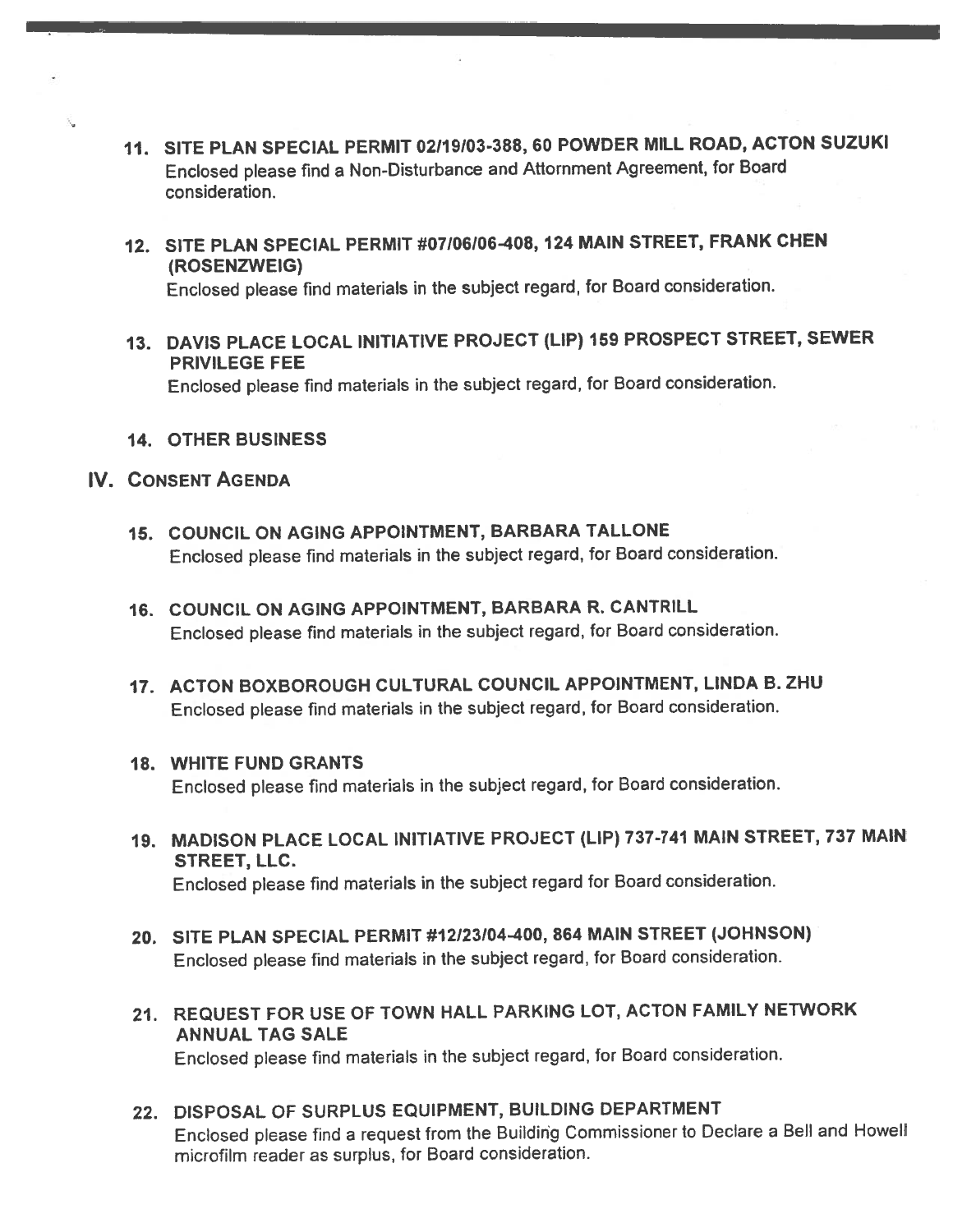#### 23. ACCEPT GIFT, NATURAL RESOURCES DEPARTMENT

Enclosed <sup>p</sup>lease find <sup>a</sup> reques<sup>t</sup> from the Natural Resources Director for acceptance of <sup>a</sup> <sup>g</sup>ift of six 20' fir trees (valued at \$4,500) from the Conant Family for landscaping at NARA Park, for Board consideration.

#### 24. ACCEPT GIFT, NATURAL RESOURCES DEPARTMENT

Enclosed <sup>p</sup>lease find <sup>a</sup> reques<sup>t</sup> from the Natural Resources Director for acceptance of <sup>a</sup> <sup>g</sup>ift of numerous shrubs (valued at \$4,215) from Kennedy Nursery for landscaping at NARA Park, for Board consideration.

#### 25. ACCEPT GIFT, RECREATION COMMISSION

Enclosed <sup>p</sup>lease find <sup>a</sup> <sup>g</sup>ift of set <sup>p</sup>ieces estimated at \$450 from Theater III, for use by the Recreation Department, for Board consideration.

#### V. TOWN MANAGER'S REPORT

#### VI. EXECUTIVE SESSION

#### 26. There will be <sup>a</sup> need for Executive Session.

#### ADDITIONAL INFORMATION

Enclosed <sup>p</sup>lease find additional correspondence that is strictly informational and requires no Board action.

#### FUTURE AGENDAS

To facilitate scheduling for interested parties, the following items are scheduled for discussion on future agendas. This is not <sup>a</sup> complete agenda.

December <sup>18</sup> Jan. 6, Budget Meeting Jan. <sup>8</sup> and 22, 2007

#### GOALS 2004-2005

- 1. Produce Morrison Farm Development Master Plan (Walter)
- 2. NARA Park
- 3. Pursue Commercial Tax Base
- 4. Master Plan review meeting once per year

#### GOALS CARRIED FORWARD

- 5. Monitor Labor Negotiations (Peter)
- 6. Improve Communication with Town Boards (ALL), Improving Inter-Board Communication (Dore')
- 7. Revisit <sup>2020</sup> <sup>p</sup>lanning process for direction to make this process more beneficial towards implementation of long-term vision, and to ge<sup>t</sup> <sup>a</sup> first roug<sup>h</sup> cut of what happens next year before school is out for the summer (Peter)